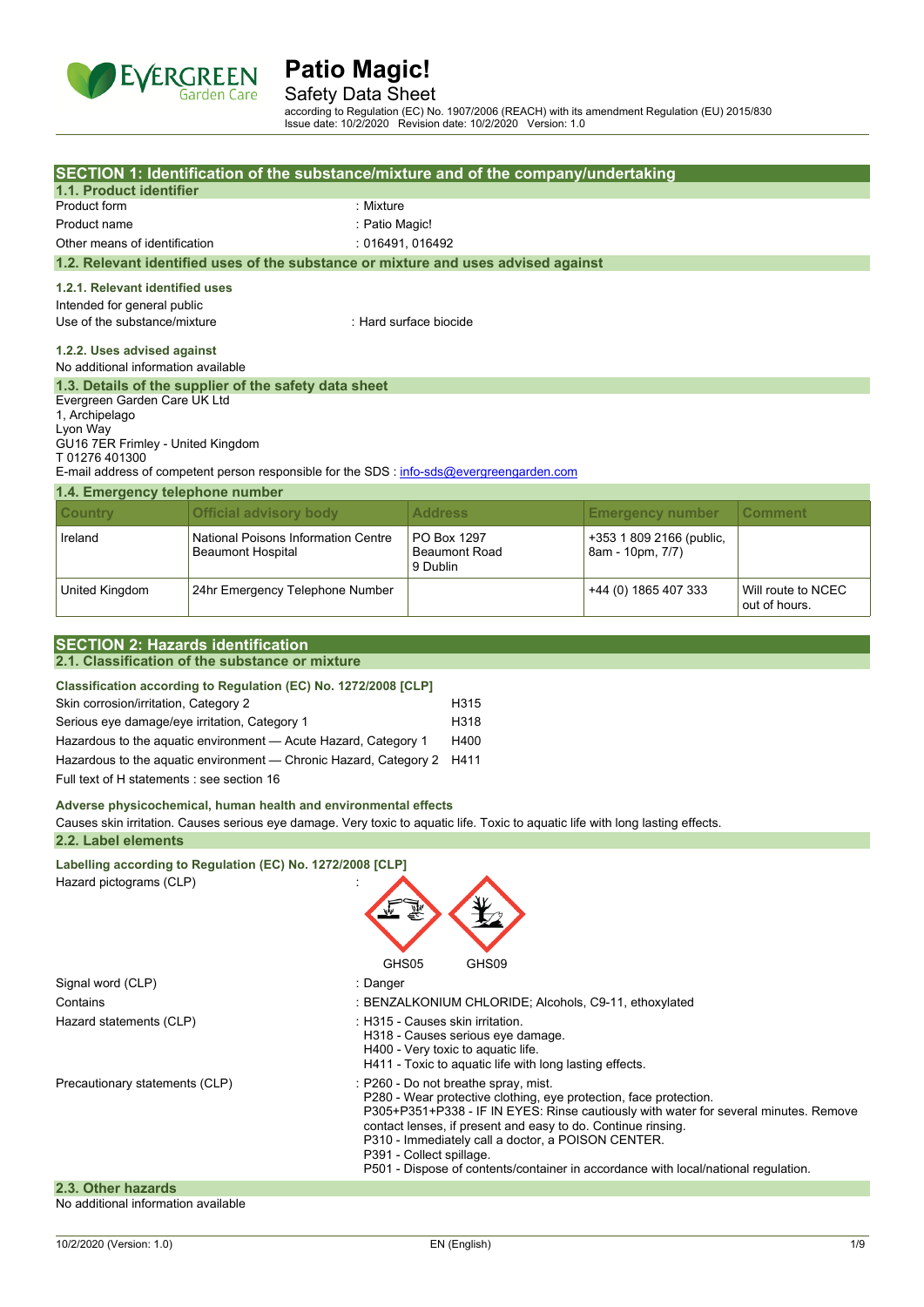### Safety Data Sheet

according to Regulation (EC) No. 1907/2006 (REACH) with its amendment Regulation (EU) 2015/830

| <b>SECTION 3: Composition/information on ingredients</b> |                                            |               |                                                                                                                         |
|----------------------------------------------------------|--------------------------------------------|---------------|-------------------------------------------------------------------------------------------------------------------------|
| 3.1. Substances                                          |                                            |               |                                                                                                                         |
| Not applicable                                           |                                            |               |                                                                                                                         |
| 3.2. Mixtures                                            |                                            |               |                                                                                                                         |
| <b>Name</b>                                              | <b>Product identifier</b>                  | $\frac{0}{0}$ | <b>Classification according to</b><br><b>Regulation (EC) No.</b><br>1272/2008 [CLP]                                     |
| <b>WATER</b>                                             | (CAS-No.) 7732-18-5<br>(EC-No.) 231-791-2  | $\geq 75$     | Not classified                                                                                                          |
| <b>BENZALKONIUM CHLORIDE</b>                             | (CAS-No.) 68424-85-1<br>(EC-No.) 270-325-2 | $5 - 10$      | Acute Tox. 4 (Oral), H302<br>Skin Corr. 1, H314<br>Eye Dam. 1, H318<br>Aquatic Acute 1, H400<br>Aquatic Chronic 1, H410 |
| Alcohols, C9-11, ethoxylated                             | (CAS-No.) 68439-46-3                       | $\leq 1$      | Acute Tox. 4 (Oral), H302<br>Eye Dam. 1, H318                                                                           |

Full text of H-statements: see section 16

| <b>SECTION 4: First aid measures</b>                                            |                                                                                                                                                         |
|---------------------------------------------------------------------------------|---------------------------------------------------------------------------------------------------------------------------------------------------------|
| 4.1. Description of first aid measures                                          |                                                                                                                                                         |
| First-aid measures after inhalation                                             | : Remove person to fresh air and keep comfortable for breathing.                                                                                        |
| First-aid measures after skin contact                                           | : Wash skin with plenty of water. Take off contaminated clothing. If skin irritation occurs: Get<br>medical advice/attention.                           |
| First-aid measures after eye contact                                            | : Rinse cautiously with water for several minutes. Remove contact lenses, if present and<br>easy to do. Continue rinsing. Call a physician immediately. |
| First-aid measures after ingestion                                              | : Call a poison center or a doctor if you feel unwell.                                                                                                  |
| 4.2. Most important symptoms and effects, both acute and delayed                |                                                                                                                                                         |
| Symptoms/effects after skin contact                                             | $:$ Irritation.                                                                                                                                         |
| Symptoms/effects after eye contact                                              | : Serious damage to eyes.                                                                                                                               |
| 4.3. Indication of any immediate medical attention and special treatment needed |                                                                                                                                                         |

Treat symptomatically.

| <b>SECTION 5: Firefighting measures</b>                    |                                                                                                                                             |
|------------------------------------------------------------|---------------------------------------------------------------------------------------------------------------------------------------------|
| 5.1. Extinguishing media                                   |                                                                                                                                             |
| Suitable extinguishing media                               | : Water spray. Dry powder. Foam. Carbon dioxide.                                                                                            |
| 5.2. Special hazards arising from the substance or mixture |                                                                                                                                             |
| Hazardous decomposition products in case of fire           | : Toxic fumes may be released.                                                                                                              |
| 5.3. Advice for firefighters                               |                                                                                                                                             |
| Protection during firefighting                             | : Do not attempt to take action without suitable protective equipment. Self-contained<br>breathing apparatus. Complete protective clothing. |

| <b>SECTION 6: Accidental release measures</b>                            |                                                                                                                                                                |  |  |
|--------------------------------------------------------------------------|----------------------------------------------------------------------------------------------------------------------------------------------------------------|--|--|
| 6.1. Personal precautions, protective equipment and emergency procedures |                                                                                                                                                                |  |  |
| 6.1.1. For non-emergency personnel<br>Emergency procedures               | : Ventilate spillage area. Avoid contact with skin and eyes.                                                                                                   |  |  |
| 6.1.2. For emergency responders                                          |                                                                                                                                                                |  |  |
| Protective equipment                                                     | : Do not attempt to take action without suitable protective equipment. For further information<br>refer to section 8. "Exposure controls/personal protection". |  |  |
| <b>6.2. Environmental precautions</b>                                    |                                                                                                                                                                |  |  |
| Avoid release to the environment                                         |                                                                                                                                                                |  |  |
| 6.3. Methods and material for containment and cleaning up                |                                                                                                                                                                |  |  |
| For containment                                                          | : Collect spillage.                                                                                                                                            |  |  |
| Methods for cleaning up                                                  | : Take up liquid spill into absorbent material.                                                                                                                |  |  |
| Other information                                                        | : Dispose of materials or solid residues at an authorized site.                                                                                                |  |  |
| 6.4. Reference to other sections                                         |                                                                                                                                                                |  |  |
| For further information refer to section 13.                             |                                                                                                                                                                |  |  |

| <b>SECTION 7: Handling and storage</b> |                                                                                                                         |
|----------------------------------------|-------------------------------------------------------------------------------------------------------------------------|
| 7.1. Precautions for safe handling     |                                                                                                                         |
| Precautions for safe handling          | : Ensure good ventilation of the work station. Avoid contact with skin and eyes. Wear<br>personal protective equipment. |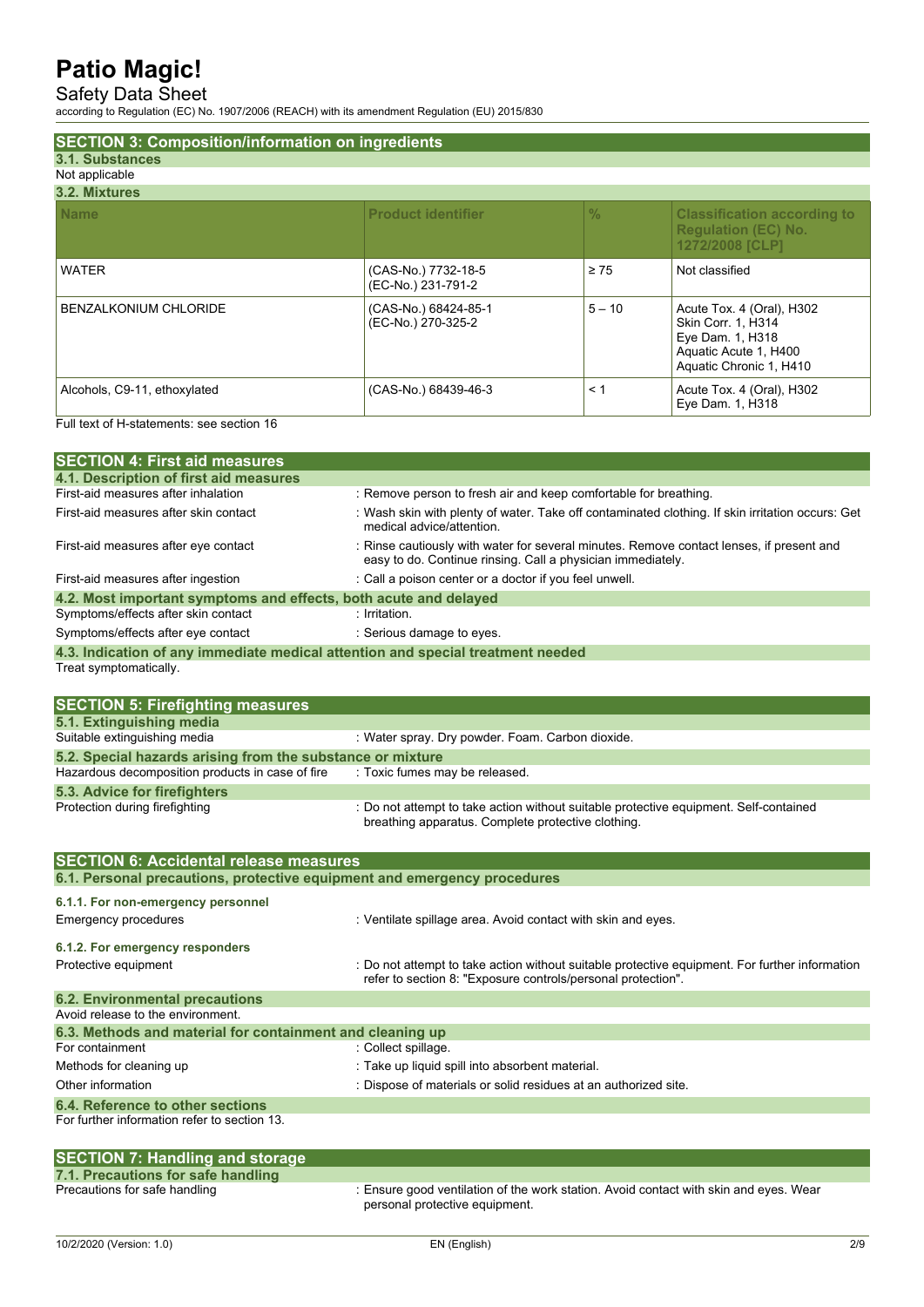### Safety Data Sheet

according to Regulation (EC) No. 1907/2006 (REACH) with its amendment Regulation (EU) 2015/830

| Hygiene measures                                                  | : Wash contaminated clothing before reuse. Do not eat, drink or smoke when using this<br>product. Always wash hands after handling the product. |
|-------------------------------------------------------------------|-------------------------------------------------------------------------------------------------------------------------------------------------|
| 7.2. Conditions for safe storage, including any incompatibilities |                                                                                                                                                 |
| Storage conditions                                                | : Store in a well-ventilated place. Protect from freezing.                                                                                      |
| Storage temperature                                               | : ≥ 10 °C                                                                                                                                       |
| 7.3. Specific end use(s)                                          |                                                                                                                                                 |
| No additional information available                               |                                                                                                                                                 |
|                                                                   |                                                                                                                                                 |

| <b>SECTION 8: Exposure controls/personal protection</b>                   |                                                      |  |  |
|---------------------------------------------------------------------------|------------------------------------------------------|--|--|
| 8.1. Control parameters                                                   |                                                      |  |  |
| <b>BENZALKONIUM CHLORIDE (68424-85-1)</b>                                 |                                                      |  |  |
| <b>DNEL/DMEL (Workers)</b>                                                |                                                      |  |  |
| Long-term - systemic effects, dermal                                      | 5.7 mg/kg bodyweight/day Benzalkonium chloride (BAC) |  |  |
| Long-term - systemic effects, inhalation                                  | 3.96 mg/m <sup>3</sup> Benzalkonium chloride (BAC)   |  |  |
| <b>PNEC (Water)</b>                                                       |                                                      |  |  |
| 0.001 mg/l Benzalkonium chloride (BAC)<br>PNEC aqua (freshwater)          |                                                      |  |  |
| <b>PNEC (Sediment)</b>                                                    |                                                      |  |  |
| PNEC sediment (freshwater)<br>12.27 mg/kg dwt Benzalkonium chloride (BAC) |                                                      |  |  |
| <b>PNEC (Soil)</b>                                                        |                                                      |  |  |
| PNEC soil<br>7 mg/kg dwt Benzalkonium chloride (BAC)                      |                                                      |  |  |
| <b>PNEC (STP)</b>                                                         |                                                      |  |  |
| 0.4 mg/l Benzalkonium chloride (BAC)<br>PNEC sewage treatment plant       |                                                      |  |  |
| 8.2. Exposure controls                                                    |                                                      |  |  |

### **Appropriate engineering controls:**

Ensure good ventilation of the work station.

| Hand protection:       |  |
|------------------------|--|
| Protective gloves      |  |
|                        |  |
| <b>Eye protection:</b> |  |
| Safety glasses         |  |

| Skin and body protection:         |  |
|-----------------------------------|--|
| Wear suitable protective clothing |  |
|                                   |  |

#### **Respiratory protection:**

In case of insufficient ventilation, wear suitable respiratory equipment

#### **Personal protective equipment symbol(s):**



### **Environmental exposure controls:**

Avoid release to the environment.

| <b>SECTION 9: Physical and chemical properties</b>         |                     |  |
|------------------------------------------------------------|---------------------|--|
| 9.1. Information on basic physical and chemical properties |                     |  |
| Physical state                                             | : Liauid            |  |
| Appearance                                                 | : Liauid.           |  |
| Colour                                                     | : pale.             |  |
| Odour                                                      | : No data available |  |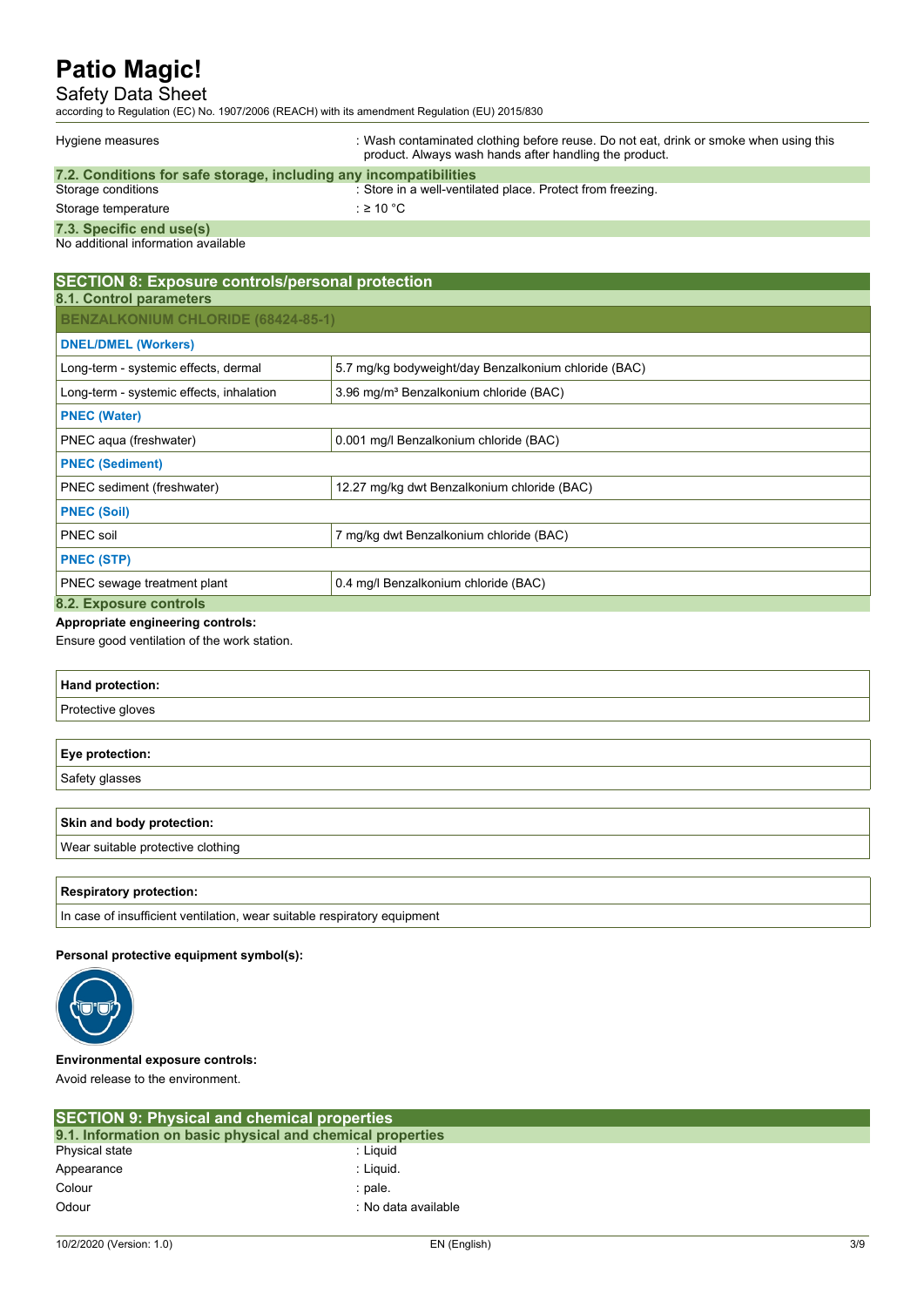### Safety Data Sheet

according to Regulation (EC) No. 1907/2006 (REACH) with its amendment Regulation (EU) 2015/830

| Odour threshold                                 | : No data available       |
|-------------------------------------------------|---------------------------|
| рH                                              | · Neutral                 |
| Relative evaporation rate (butylacetate=1)      | : No data available       |
| Melting point                                   | : Not applicable          |
| Freezing point                                  | : No data available       |
| Boiling point                                   | : No data available       |
| Flash point                                     | : No data available       |
| Auto-ignition temperature                       | : No data available       |
| Decomposition temperature                       | : No data available       |
| Flammability (solid, gas)                       | : Not applicable          |
| Vapour pressure                                 | : No data available       |
| Relative vapour density at 20 °C                | : No data available       |
| Relative density                                | : 0.995                   |
| Solubility                                      | : soluble in water.       |
| Partition coefficient n-octanol/water (Log Pow) | : No data available       |
| Partition coefficient n-octanol/water (Log Kow) | : BAC : 2.96 (calculated) |
| Viscosity, kinematic                            | : No data available       |
| Viscosity, dynamic                              | : No data available       |
| Explosive properties                            | : No data available       |
| Oxidising properties                            | : No data available       |
| <b>Explosion limits</b>                         | : No data available       |
| 9.2. Other information                          |                           |

No additional information available

| <b>SECTION 10: Stability and reactivity</b>                                                          |
|------------------------------------------------------------------------------------------------------|
| 10.1. Reactivity                                                                                     |
| The product is non-reactive under normal conditions of use, storage and transport.                   |
| <b>10.2. Chemical stability</b>                                                                      |
| Stable under normal conditions.                                                                      |
| 10.3. Possibility of hazardous reactions                                                             |
| No dangerous reactions known under normal conditions of use.                                         |
| 10.4. Conditions to avoid                                                                            |
| None under recommended storage and handling conditions (see section 7).                              |
| 10.5. Incompatible materials                                                                         |
| No additional information available                                                                  |
| 10.6. Hazardous decomposition products                                                               |
| Under normal conditions of storage and use, hazardous decomposition products should not be produced. |

| <b>SECTION 11: Toxicological information</b> |                  |  |
|----------------------------------------------|------------------|--|
| 11.1. Information on toxicological effects   |                  |  |
| Acute toxicity (oral)                        | : Not classified |  |
| Acute toxicity (dermal)                      | : Not classified |  |
| Acute toxicity (inhalation)                  | : Not classified |  |

| <b>BENZALKONIUM CHLORIDE (68424-85-1)</b> |                              |
|-------------------------------------------|------------------------------|
| LD50 oral rat                             | 795 mg/kg                    |
| LD50 dermal rabbit                        | 3412 mg/kg                   |
| Skin corrosion/irritation                 | : Causes skin irritation.    |
|                                           | pH: Neutral                  |
| Serious eye damage/irritation             | : Causes serious eye damage. |
|                                           | pH: Neutral                  |
| Respiratory or skin sensitisation         | : Not classified             |
| Germ cell mutagenicity                    | : Not classified             |
| Carcinogenicity                           | : Not classified             |
| Reproductive toxicity                     | : Not classified             |
| STOT-single exposure                      | : Not classified             |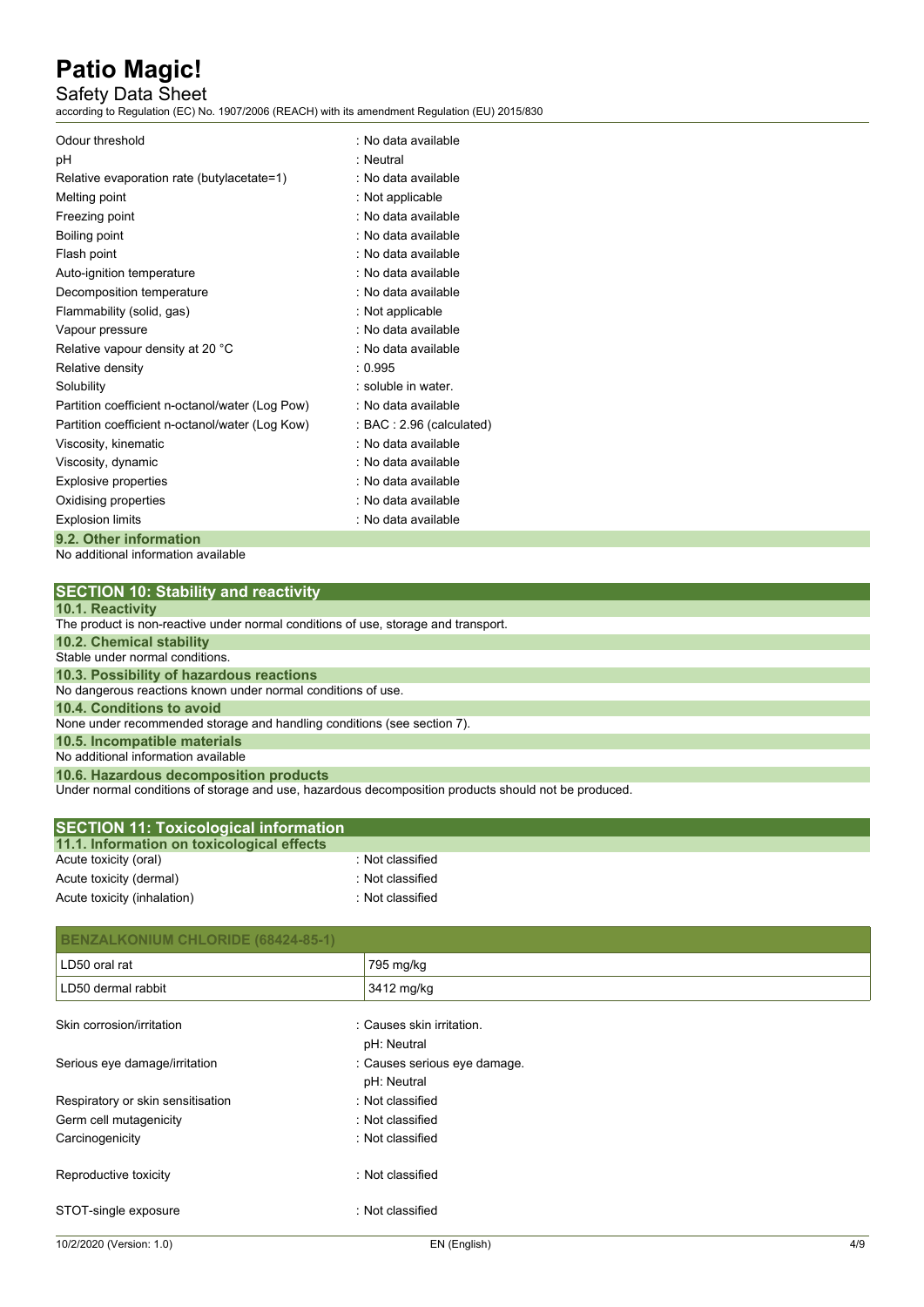Safety Data Sheet

according to Regulation (EC) No. 1907/2006 (REACH) with its amendment Regulation (EU) 2015/830

| STOT-repeated exposure                                       | : Not classified                                                             |
|--------------------------------------------------------------|------------------------------------------------------------------------------|
| Aspiration hazard                                            | : Not classified                                                             |
| <b>SECTION 12: Ecological information</b>                    |                                                                              |
| <b>12.1. Toxicity</b>                                        |                                                                              |
| Ecology - general                                            | Very toxic to aquatic life. Toxic to aquatic life with long lasting effects. |
| Hazardous to the aquatic environment, short-term<br>(acute)  | : Very toxic to aquatic life.                                                |
| Hazardous to the aquatic environment, long-term<br>(chronic) | : Toxic to aquatic life with long lasting effects.                           |
| Not rapidly degradable                                       |                                                                              |

| <b>BENZALKONIUM CHLORIDE (68424-85-1)</b>                                  |                          |
|----------------------------------------------------------------------------|--------------------------|
| LC50 fish 1                                                                | $0.515 - 0.85$ mg/l      |
| EC50 Daphnia 1                                                             | 0.016 mg/l Daphnia magna |
| EC50 72h algae (1)                                                         | $0.03$ mg/l              |
| NOEC chronic crustacea                                                     | 0.025 mg/l Daphnia magna |
| NOEC chronic algae                                                         | $0.009$ mg/l             |
| 12.2. Persistence and degradability<br>No additional information available |                          |
| 12.3. Bioaccumulative potential                                            |                          |
| <b>BENZALKONIUM CHLORIDE (68424-85-1)</b>                                  |                          |
| Partition coefficient n-octanol/water (Log Kow)                            | BAC: 2.96 (calculated)   |

| <b>BENZALKONIUM CHLORIDE (68424-85-1)</b>                                       |                      |  |
|---------------------------------------------------------------------------------|----------------------|--|
| Bioaccumulative potential                                                       | Not bioaccumulative. |  |
| 12.4. Mobility in soil<br>No additional information available                   |                      |  |
| 12.5. Results of PBT and vPvB assessment<br>No additional information available |                      |  |
| 12.6. Other adverse effects                                                     |                      |  |
| No additional information available                                             |                      |  |

| <b>SECTION 13: Disposal considerations</b> |  |
|--------------------------------------------|--|
| 13.1. Waste treatment methods              |  |

Waste treatment methods : Dispose of contents/container in accordance with licensed collector's sorting instructions.

| <b>SECTION 14: Transport information</b>                                                                           |                                                                                                                    |                                                                                                          |                                                                                                                    |                                                                                                                    |
|--------------------------------------------------------------------------------------------------------------------|--------------------------------------------------------------------------------------------------------------------|----------------------------------------------------------------------------------------------------------|--------------------------------------------------------------------------------------------------------------------|--------------------------------------------------------------------------------------------------------------------|
| In accordance with ADR / RID / IMDG / IATA / ADN                                                                   |                                                                                                                    |                                                                                                          |                                                                                                                    |                                                                                                                    |
| <b>ADR</b>                                                                                                         | <b>IMDG</b>                                                                                                        | <b>IATA</b>                                                                                              | <b>ADN</b>                                                                                                         | <b>RID</b>                                                                                                         |
| 14.1. UN number                                                                                                    |                                                                                                                    |                                                                                                          |                                                                                                                    |                                                                                                                    |
| <b>UN 3082</b>                                                                                                     | <b>UN 3082</b>                                                                                                     | <b>UN 3082</b>                                                                                           | <b>UN 3082</b>                                                                                                     | <b>UN 3082</b>                                                                                                     |
| 14.2. UN proper shipping name                                                                                      |                                                                                                                    |                                                                                                          |                                                                                                                    |                                                                                                                    |
| ENVIRONMENTALLY<br><b>HAZARDOUS</b><br>SUBSTANCE, LIQUID,<br>N.O.S. (CONTAINS:<br><b>BENZALKONIUM</b><br>CHLORIDE) | ENVIRONMENTALLY<br><b>HAZARDOUS</b><br>SUBSTANCE, LIQUID,<br>N.O.S. (CONTAINS:<br><b>BENZALKONIUM</b><br>CHLORIDE) | Environmentally hazardous<br>substance, liquid, n.o.s.<br>(CONTAINS:<br><b>BENZALKONIUM</b><br>CHLORIDE) | ENVIRONMENTALLY<br><b>HAZARDOUS</b><br>SUBSTANCE, LIQUID,<br>N.O.S. (CONTAINS:<br><b>BENZALKONIUM</b><br>CHLORIDE) | ENVIRONMENTALLY<br><b>HAZARDOUS</b><br>SUBSTANCE, LIQUID,<br>N.O.S. (CONTAINS:<br><b>BENZALKONIUM</b><br>CHLORIDE) |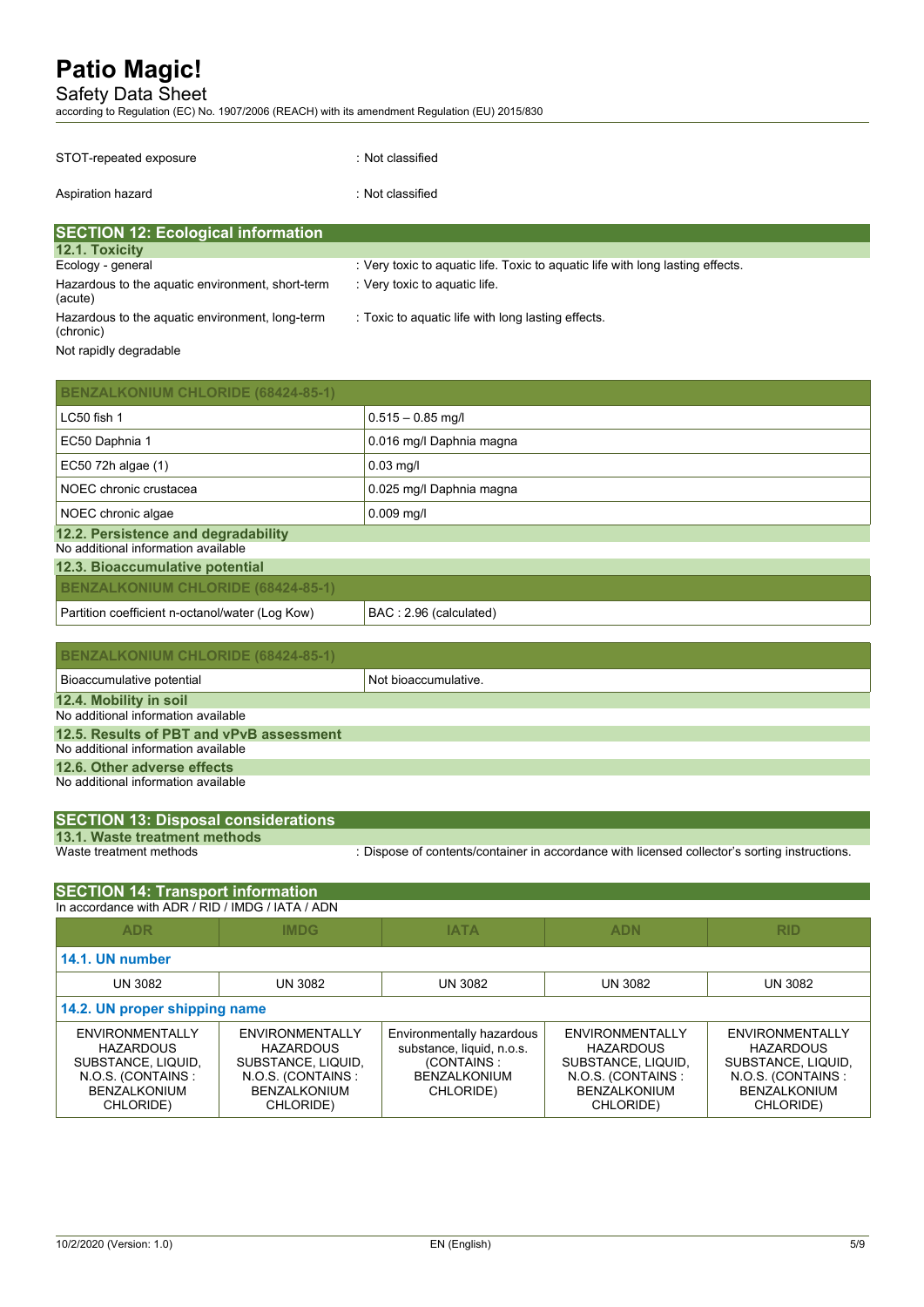### Safety Data Sheet

according to Regulation (EC) No. 1907/2006 (REACH) with its amendment Regulation (EU) 2015/830

| <b>Transport document description (ADR)</b>                                                                                                                   |                                                                                                                                                                                 |                    |                                                                                                                    |                                                                                                                                       |                                                                                                                                              |
|---------------------------------------------------------------------------------------------------------------------------------------------------------------|---------------------------------------------------------------------------------------------------------------------------------------------------------------------------------|--------------------|--------------------------------------------------------------------------------------------------------------------|---------------------------------------------------------------------------------------------------------------------------------------|----------------------------------------------------------------------------------------------------------------------------------------------|
| <b>UN 3082</b><br><b>ENVIRONMENTALLY</b><br><b>HAZARDOUS</b><br>SUBSTANCE, LIQUID,<br>N.O.S. (CONTAINS:<br><b>BENZALKONIUM</b><br>CHLORIDE), $9$ , III, $(-)$ | <b>UN 3082</b><br><b>ENVIRONMENTALLY</b><br><b>HAZARDOUS</b><br>SUBSTANCE, LIQUID,<br>N.O.S. (CONTAINS:<br><b>BENZALKONIUM</b><br>CHLORIDE), 9, III,<br><b>MARINE POLLUTANT</b> |                    | UN 3082 Environmentally<br>hazardous substance,<br>liquid, n.o.s. (CONTAINS :<br>BENZALKONIUM<br>CHLORIDE), 9, III | UN 3082<br><b>ENVIRONMENTALLY</b><br>HAZARDOUS<br>SUBSTANCE, LIQUID,<br>N.O.S. (CONTAINS:<br><b>BENZALKONIUM</b><br>CHLORIDE), 9, III | UN 3082<br><b>ENVIRONMENTALLY</b><br><b>HAZARDOUS</b><br>SUBSTANCE, LIQUID,<br>N.O.S. (CONTAINS:<br><b>BENZALKONIUM</b><br>CHLORIDE), 9, III |
| 14.3. Transport hazard class(es)                                                                                                                              |                                                                                                                                                                                 |                    |                                                                                                                    |                                                                                                                                       |                                                                                                                                              |
| 9                                                                                                                                                             | 9                                                                                                                                                                               |                    | 9                                                                                                                  | 9                                                                                                                                     | 9                                                                                                                                            |
|                                                                                                                                                               |                                                                                                                                                                                 |                    |                                                                                                                    |                                                                                                                                       |                                                                                                                                              |
|                                                                                                                                                               |                                                                                                                                                                                 |                    |                                                                                                                    |                                                                                                                                       |                                                                                                                                              |
| 14.4. Packing group                                                                                                                                           |                                                                                                                                                                                 |                    |                                                                                                                    |                                                                                                                                       |                                                                                                                                              |
| Ш                                                                                                                                                             | $\mathbf{III}$                                                                                                                                                                  |                    | III                                                                                                                | Ш                                                                                                                                     | Ш                                                                                                                                            |
| <b>14.5. Environmental hazards</b>                                                                                                                            |                                                                                                                                                                                 |                    |                                                                                                                    |                                                                                                                                       |                                                                                                                                              |
| Dangerous for the<br>environment: Yes                                                                                                                         | Dangerous for the<br>environment: Yes<br>Marine pollutant: Yes                                                                                                                  |                    | Dangerous for the<br>environment : Yes                                                                             | Dangerous for the<br>environment: Yes                                                                                                 | Dangerous for the<br>environment: Yes                                                                                                        |
| No supplementary information available                                                                                                                        |                                                                                                                                                                                 |                    |                                                                                                                    |                                                                                                                                       |                                                                                                                                              |
| 14.6. Special precautions for user                                                                                                                            |                                                                                                                                                                                 |                    |                                                                                                                    |                                                                                                                                       |                                                                                                                                              |
| <b>Overland transport</b>                                                                                                                                     |                                                                                                                                                                                 |                    |                                                                                                                    |                                                                                                                                       |                                                                                                                                              |
| Classification code (ADR)                                                                                                                                     |                                                                                                                                                                                 | :M6                |                                                                                                                    |                                                                                                                                       |                                                                                                                                              |
| Special provisions (ADR)                                                                                                                                      |                                                                                                                                                                                 |                    | : 274, 335, 375, 601                                                                                               |                                                                                                                                       |                                                                                                                                              |
| Limited quantities (ADR)                                                                                                                                      |                                                                                                                                                                                 | $\cdot$ 5          |                                                                                                                    |                                                                                                                                       |                                                                                                                                              |
| Excepted quantities (ADR)                                                                                                                                     |                                                                                                                                                                                 | $E = 1$            |                                                                                                                    |                                                                                                                                       |                                                                                                                                              |
| Packing instructions (ADR)                                                                                                                                    |                                                                                                                                                                                 |                    | : P001, IBC03, LP01, R001                                                                                          |                                                                                                                                       |                                                                                                                                              |
| Special packing provisions (ADR)                                                                                                                              |                                                                                                                                                                                 | $:$ PP1            |                                                                                                                    |                                                                                                                                       |                                                                                                                                              |
| Mixed packing provisions (ADR)                                                                                                                                |                                                                                                                                                                                 | : MP19             |                                                                                                                    |                                                                                                                                       |                                                                                                                                              |
| Portable tank and bulk container instructions<br>(ADR)                                                                                                        |                                                                                                                                                                                 | : T4               |                                                                                                                    |                                                                                                                                       |                                                                                                                                              |
| Portable tank and bulk container special provisions<br>(ADR)                                                                                                  |                                                                                                                                                                                 |                    | : TP1, TP29                                                                                                        |                                                                                                                                       |                                                                                                                                              |
| Tank code (ADR)                                                                                                                                               |                                                                                                                                                                                 | : LGBV             |                                                                                                                    |                                                                                                                                       |                                                                                                                                              |
| Vehicle for tank carriage                                                                                                                                     |                                                                                                                                                                                 | : AT               |                                                                                                                    |                                                                                                                                       |                                                                                                                                              |
| Transport category (ADR)                                                                                                                                      |                                                                                                                                                                                 | :3                 |                                                                                                                    |                                                                                                                                       |                                                                                                                                              |
| Special provisions for carriage - Packages (ADR)                                                                                                              |                                                                                                                                                                                 | : V12              |                                                                                                                    |                                                                                                                                       |                                                                                                                                              |
| Special provisions for carriage - Loading,<br>unloading and handling (ADR)                                                                                    |                                                                                                                                                                                 | $:$ CV13           |                                                                                                                    |                                                                                                                                       |                                                                                                                                              |
| Hazard identification number (Kemler No.)                                                                                                                     |                                                                                                                                                                                 | $\cdot$ 90         |                                                                                                                    |                                                                                                                                       |                                                                                                                                              |
| Orange plates                                                                                                                                                 |                                                                                                                                                                                 |                    | 90<br>3082                                                                                                         |                                                                                                                                       |                                                                                                                                              |
| Tunnel restriction code (ADR)                                                                                                                                 |                                                                                                                                                                                 |                    |                                                                                                                    |                                                                                                                                       |                                                                                                                                              |
| EAC code                                                                                                                                                      |                                                                                                                                                                                 | $\cdot$ $\cdot$ 3Z |                                                                                                                    |                                                                                                                                       |                                                                                                                                              |
| <b>Transport by sea</b>                                                                                                                                       |                                                                                                                                                                                 |                    |                                                                                                                    |                                                                                                                                       |                                                                                                                                              |
| Special provisions (IMDG)                                                                                                                                     |                                                                                                                                                                                 |                    | : 274, 335, 969                                                                                                    |                                                                                                                                       |                                                                                                                                              |
| Limited quantities (IMDG)                                                                                                                                     |                                                                                                                                                                                 | :5L                |                                                                                                                    |                                                                                                                                       |                                                                                                                                              |
| Excepted quantities (IMDG)                                                                                                                                    |                                                                                                                                                                                 | $\div$ E1          |                                                                                                                    |                                                                                                                                       |                                                                                                                                              |
| Packing instructions (IMDG)                                                                                                                                   |                                                                                                                                                                                 |                    | : LP01, P001                                                                                                       |                                                                                                                                       |                                                                                                                                              |
| Special packing provisions (IMDG)                                                                                                                             |                                                                                                                                                                                 | $:$ PP1            |                                                                                                                    |                                                                                                                                       |                                                                                                                                              |
| IBC packing instructions (IMDG)                                                                                                                               |                                                                                                                                                                                 | : IBC03            |                                                                                                                    |                                                                                                                                       |                                                                                                                                              |
| Tank instructions (IMDG)                                                                                                                                      |                                                                                                                                                                                 | $\cdot$ T4         |                                                                                                                    |                                                                                                                                       |                                                                                                                                              |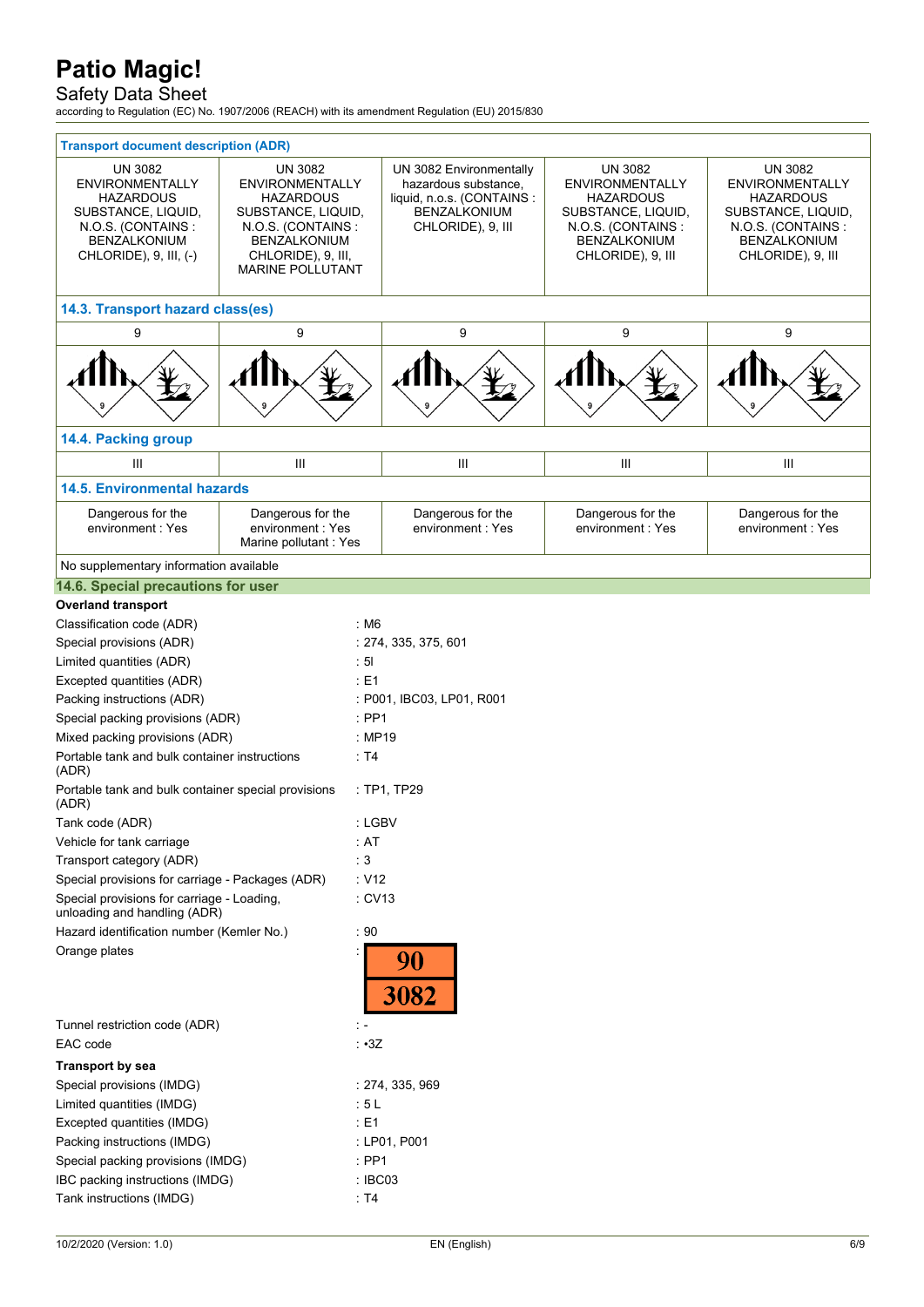### Safety Data Sheet

according to Regulation (EC) No. 1907/2006 (REACH) with its amendment Regulation (EU) 2015/830

| Tank special provisions (IMDG)                                             | : TP1, TP29               |
|----------------------------------------------------------------------------|---------------------------|
| EmS-No. (Fire)                                                             | $: F-A$                   |
| EmS-No. (Spillage)                                                         | $: S-F$                   |
| Stowage category (IMDG)                                                    | : A                       |
| Air transport                                                              |                           |
| PCA Excepted quantities (IATA)                                             | $\div$ E1                 |
| PCA Limited quantities (IATA)                                              | : Y964                    |
| PCA limited quantity max net quantity (IATA)                               | : 30kgG                   |
| PCA packing instructions (IATA)                                            | :964                      |
| PCA max net quantity (IATA)                                                | :450L                     |
| CAO packing instructions (IATA)                                            | :964                      |
| CAO max net quantity (IATA)                                                | :450L                     |
| Special provisions (IATA)                                                  | : A97, A158, A197         |
| ERG code (IATA)                                                            | : 9L                      |
| Inland waterway transport                                                  |                           |
| Classification code (ADN)                                                  | : M6                      |
| Special provisions (ADN)                                                   | : 274, 335, 375, 601      |
| Limited quantities (ADN)                                                   | :5L                       |
| Excepted quantities (ADN)                                                  | : E1                      |
| Equipment required (ADN)                                                   | $:$ PP                    |
| Number of blue cones/lights (ADN)                                          | $\therefore$ 0            |
| Rail transport                                                             |                           |
| Classification code (RID)                                                  | : M6                      |
| Special provisions (RID)                                                   | : 274, 335, 375, 601      |
| Limited quantities (RID)                                                   | : 5L                      |
| Excepted quantities (RID)                                                  | : E1                      |
| Packing instructions (RID)                                                 | : P001, IBC03, LP01, R001 |
| Special packing provisions (RID)                                           | $:$ PP1                   |
| Mixed packing provisions (RID)                                             | : MP19                    |
| Portable tank and bulk container instructions (RID)                        | $\cdot$ T4                |
| Portable tank and bulk container special provisions<br>(RID)               | : TP1, TP29               |
| Tank codes for RID tanks (RID)                                             | : LGBV                    |
| Transport category (RID)                                                   | $\therefore$ 3            |
| Special provisions for carriage - Packages (RID)                           | : W12                     |
| Special provisions for carriage - Loading,<br>unloading and handling (RID) | : CW13, CW31              |
| Colis express (express parcels) (RID)                                      | $\cdot$ CE8               |
| Hazard identification number (RID)                                         | $\cdot$ 90                |
| 14.7. Transport in bulk according to Annex II of Marpol and the IBC Code   |                           |
|                                                                            |                           |

Not applicable

### **SECTION 15: Regulatory information**

**15.1. Safety, health and environmental regulations/legislation specific for the substance or mixture**

#### **15.1.1. EU-Regulations**

Contains no REACH substances with Annex XVII restrictions

Contains no substance on the REACH candidate list

Contains no REACH Annex XIV substances

Contains no substance subject to Regulation (EU) No 649/2012 of the European Parliament and of the Council of 4 July 2012 concerning the export and import of hazardous chemicals.

Contains no substance subject to Regulation (EU) No 2019/1021 of the European Parliament and of the Council of 20 June 2019 on persistent organic pollutants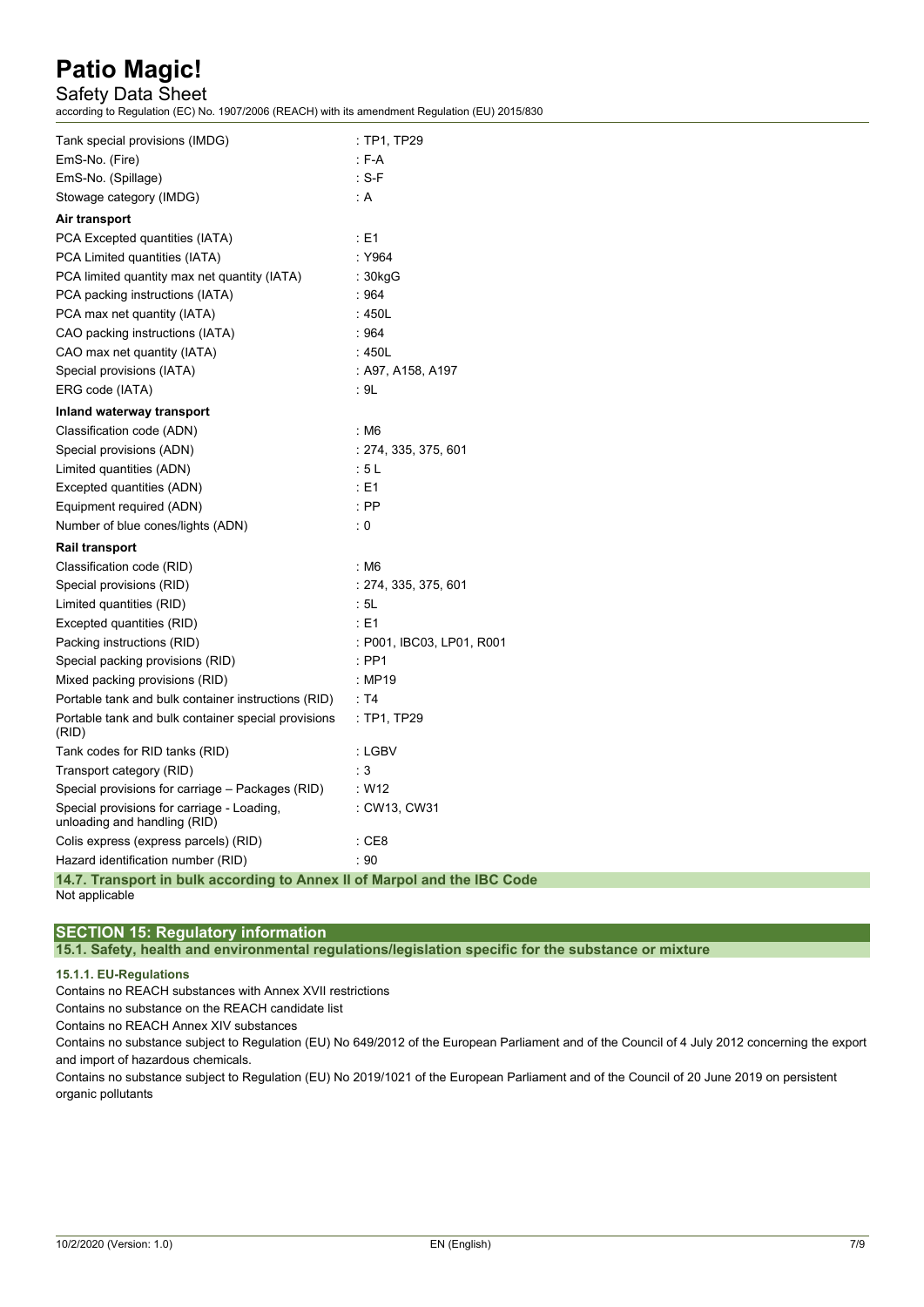Safety Data Sheet

according to Regulation (EC) No. 1907/2006 (REACH) with its amendment Regulation (EU) 2015/830

#### **15.1.2. National regulations**

UK: Control of Substances Hazardous to Health Regulations 2002 (COSHH), as amended (also implementing 90/394/EEC on carcinogens at work). COSHH Essentials: Easy Steps to Control Chemicals; HSE Books 2003 (also available on the HSE web site).

Workplace Exposure Limits EH40/2005 (Third edition, 2018); Health and Safety Executive.

The Control of Pesticides Regulations (COPR), 1986, as amended.

HSE No 8579.

The surfactant contained in this mixture complies with the biodegradability criteria as laid down in Regulation (EC) No.648/2004 on detergents.

Ireland: PCS number 95346.

**15.2. Chemical safety assessment**

No chemical safety assessment has been carried out

### **SECTION 16: Other information**

| <b>Abbreviations and acronyms:</b> |                                                                                                   |
|------------------------------------|---------------------------------------------------------------------------------------------------|
| <b>ADN</b>                         | European Agreement concerning the International Carriage of Dangerous Goods by Inland Waterways   |
| <b>ADR</b>                         | European Agreement concerning the International Carriage of Dangerous Goods by Road               |
| <b>ATE</b>                         | <b>Acute Toxicity Estimate</b>                                                                    |
| <b>BLV</b>                         | Biological limit value                                                                            |
| CAS-No.                            | <b>Chemical Abstract Service number</b>                                                           |
| <b>CLP</b>                         | Classification Labelling Packaging Regulation; Regulation (EC) No 1272/2008                       |
| <b>DMEL</b>                        | <b>Derived Minimal Effect level</b>                                                               |
| <b>DNEL</b>                        | Derived-No Effect Level                                                                           |
| <b>EC50</b>                        | Median effective concentration                                                                    |
| EC-No.                             | European Community number                                                                         |
| EN                                 | European Standard                                                                                 |
| <b>IATA</b>                        | International Air Transport Association                                                           |
| <b>IMDG</b>                        | International Maritime Dangerous Goods                                                            |
| <b>LC50</b>                        | Median lethal concentration                                                                       |
| LD50                               | Median lethal dose                                                                                |
| <b>LOAEL</b>                       | Lowest Observed Adverse Effect Level                                                              |
| <b>NOAEC</b>                       | No-Observed Adverse Effect Concentration                                                          |
| <b>NOAEL</b>                       | No-Observed Adverse Effect Level                                                                  |
| <b>NOEC</b>                        | No-Observed Effect Concentration                                                                  |
| OEL                                | Occupational Exposure Limit                                                                       |
| PBT                                | Persistent Bioaccumulative Toxic                                                                  |
| PNEC                               | <b>Predicted No-Effect Concentration</b>                                                          |
| <b>REACH</b>                       | Registration, Evaluation, Authorisation and Restriction of Chemicals Regulation (EC) No 1907/2006 |
| <b>RID</b>                         | Regulations concerning the International Carriage of Dangerous Goods by Rail                      |
| <b>SDS</b>                         | Safety Data Sheet                                                                                 |
| vPvB                               | Very Persistent and Very Bioaccumulative                                                          |
| <b>WGK</b>                         | <b>Water Hazard Class</b>                                                                         |

| <b>Full text of H- and EUH-statements:</b> |                                                                   |  |  |
|--------------------------------------------|-------------------------------------------------------------------|--|--|
| Acute Tox. 4 (Oral)                        | Acute toxicity (oral), Category 4                                 |  |  |
| Aquatic Acute 1                            | Hazardous to the aquatic environment - Acute Hazard, Category 1   |  |  |
| Aquatic Chronic 1                          | Hazardous to the aquatic environment — Chronic Hazard, Category 1 |  |  |
| , Eye Dam. 1                               | Serious eye damage/eye irritation, Category 1                     |  |  |
| Skin Corr. 1                               | Skin corrosion/irritation, Category 1                             |  |  |
| H302                                       | Harmful if swallowed.                                             |  |  |